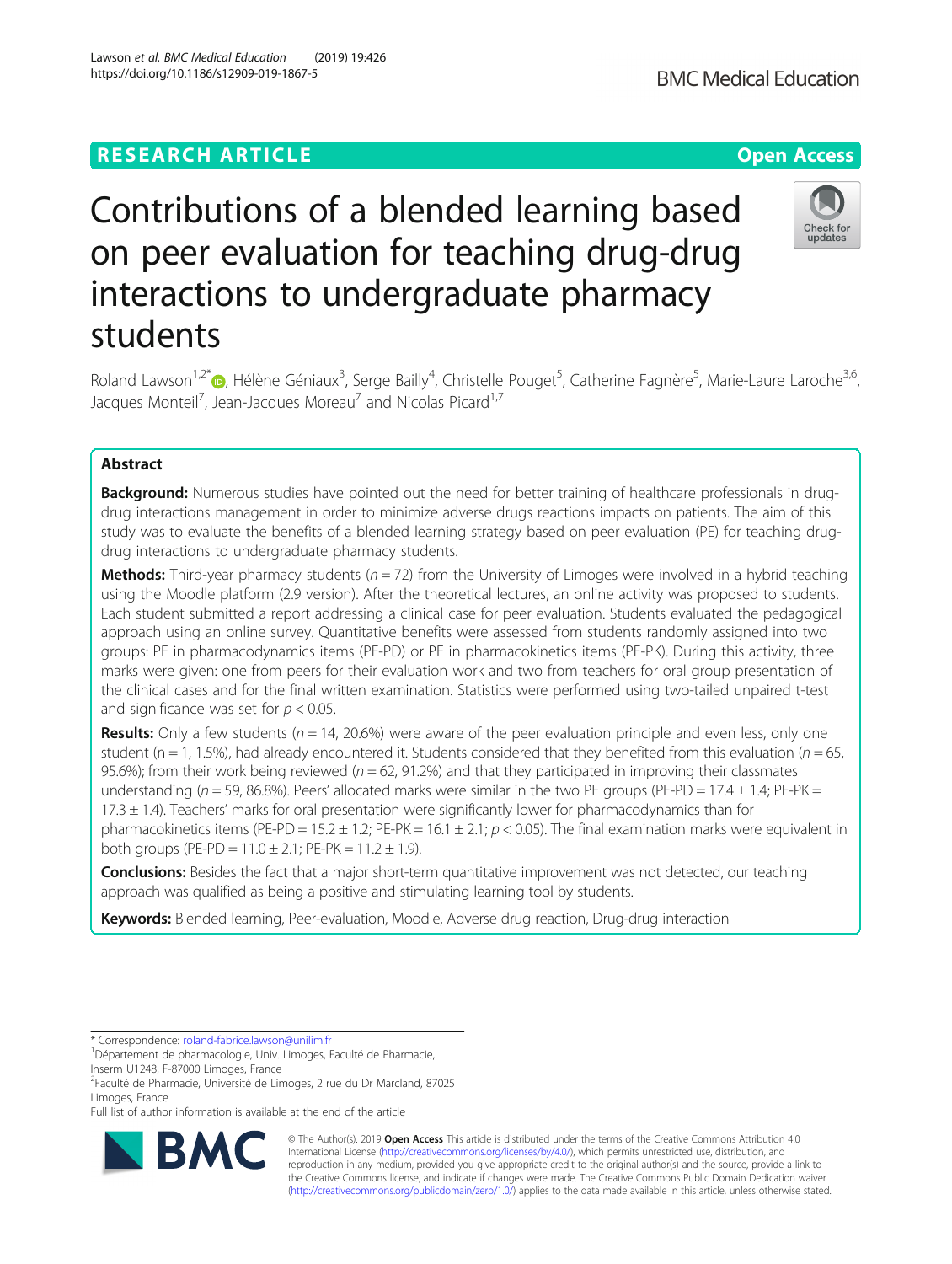# Background

Adverse drugs reactions (ADRs) can range from minor discomfort to severe events leading to hospitalization, permanent disability or even death [\[1](#page-6-0)]. Several of these reactions are related to drug-drug interactions (DDI). Numerous studies have pointed out the need for better training of healthcare professionals in pharmacological background of ADRs and DDI management [\[2](#page-6-0), [3](#page-6-0)]. Healthcare professionals should acquire strong background knowledge to be capable of dealing with complex clinical cases, and develop skills to be able to rationally prescribe, administer and monitor drug therapy. A recent review of the literature highlighted the urgent need to modernize clinical aspects of pharmacovigilance education (ADRs, DDI) in healthcare curricula by offering real-life training to students [[4](#page-6-0)]. In this context, we decided to investigate the potential benefits of an interactive pedagogical approach similar to the professional situations, based on peer evaluation (PE) for improving professional skills for pharmacy students.

Blended learning is referred to as a hybrid teaching methodology and is the combination of traditional inperson classroom activities and structured independent online studying periods guided by a facilitator [\[5](#page-6-0)]. Blended learning has been found to improve clinical skills of healthcare students [\[6](#page-6-0)]. In this study, this approach was associated with peer evaluation, which is essential to science and medicine: PE has been used as an editorial tool since the eighteenth century and was generalised in the mid twentieth century for the vast majority of scientific journals. Although PE is a selection process in science which is used prior to publishing research results, it can also be used for student assessments [[7,](#page-6-0) [8](#page-6-0)]. It is based on the theory of cognitive congruence and social constructivism [\[9](#page-6-0)]. According to K. J. Topping, "peer assessment is an arrangement for learners to consider and specify the level, value or quality of a product, or performance of other equal-status learners. Products to be assessed can include writing, oral presentation, portfolios, test performance, or other skilled behaviours" [\[10](#page-6-0)]. This approach reduces the considerable gap in knowledge between a student and his teacher in favour of a relatively smaller gap between students who help each other to learn. Peer assessment is widely used on a large scale for Massive Open Online Course (MOOC), but can also be adapted for small groups of students. This approach, which promotes interaction among peers, is also known to improve selfesteem and commitment to work, and to overcome personal fears and lack of confidence with positive outcomes during healthcare training [\[11](#page-6-0)].

Our study aims to evaluate the benefits of a blended learning based on a PE approach in the field of pharmacological background of ADRs and DDI among pharmacy students. We analysed subjective feedback from students using an online questionnaire and then evaluated the quantitative benefits of this approach based on the different marks allocated by peers and teachers.

# Methods

# Study population and sample size

The study was conducted at the University of Limoges over two consecutive academic years in order to reach an appropriate sample size with undergraduate thirdyear pharmacy students  $(n = 72)$ .

# Overview of the University of Limoges and its pharmacy program

The University of Limoges located in the region Nouvelle-Aquitaine, is a French national multidisciplinary university with more than 16,000 students awarding licenses, masters and doctorates in all traditional knowledge sectors and innovative fields. In order to put an accent on implementing digital technologies in pedagogy, a digital health education department has been created to meet the various challenges of initial training learners in health science. The School of pharmacy delivers a degree of Doctor in Pharmacy after a minimum of 6 years training. Undergraduate pharmacy education in France is similarly organised in all the 24 French schools of pharmacy. The first year dedicated to basic knowledge in health science is common with medicine, pharmacy, odontology and midwifery. The curriculum is then divided in 3 cycles. The first cycle includes the second and third years and is dedicated to basic scientific knowledge in biology, physics, mathematics, chemistry physiology and public health. The second cycle includes the fourth and fifth years and is based on coordinated teaching, involving several disciplines and self-learning. The third cycle includes the sixth year for students destined for careers as pharmacists in community pharmacy, pharmaceutical industries or 3 additional years for hospitalbased careers [\[12](#page-7-0)].

#### Study design

This activity was divided into 3 parts. The first part followed the information meeting and was related to theoretical pharmacological background of ADRs knowledge taught in-person or online by a teacher. This was followed by a second step of distance working using the Moodle® 2.9 platform. The last part was a classroombased activity. Moodle® was used to organize the progression. Using this platform, students had continuous access to lectures, pedagogical external links, a discussion forum, as well as timetables.

After the theoretical lectures, an online analysis of clinical cases (Additional file [1\)](#page-6-0) was proposed. Excel random function was used to blindly generate diverse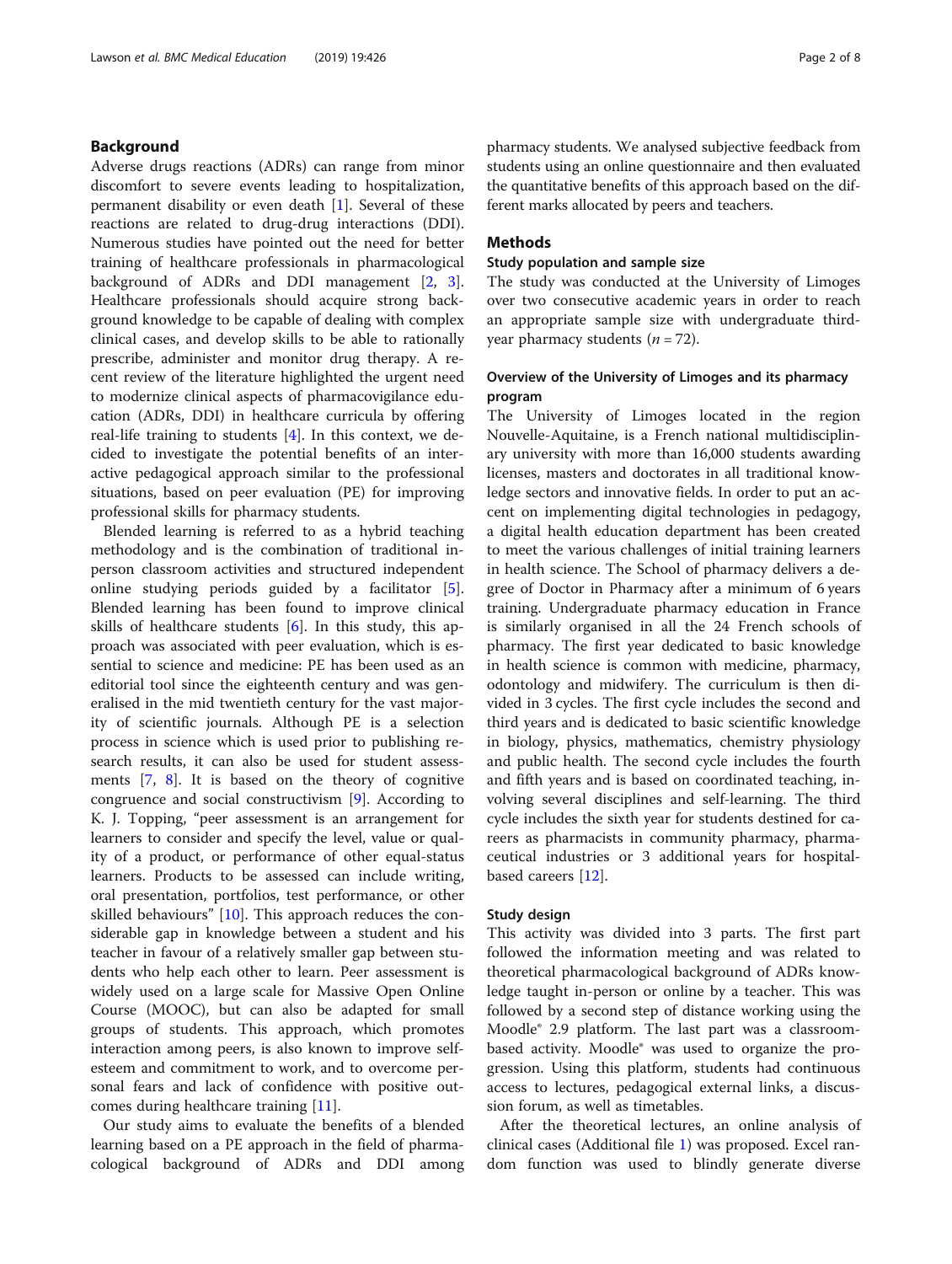groups of 4 students. All the students in the same group were assigned the same clinical case. Students had to submit online, an anonymous individual structured report addressing the clinical case, following the teachers' instructions, within a fixed period of 6 days. The students' works were then blindly assigned for assessment by three peers according to a scoring grid (Additional file [2\)](#page-6-0). The peers were assigned a different clinical case to the ones they had to assess. Peers' work was performed anonymously. The deadline for submitting peer assessment was 6 days. After this step, the students were told which group they were in and each group was reconstituted for a classroom discussion in order to improve their work collectively under the supervision of teachers who could give them advice (Table 1).

# Data collection

Students' perceptions of this learning approach were assessed using an online questionnaire accessible on an independent platform (Google Forms®) in order to guarantee anonymity (Additional file [3](#page-6-0)). To allow quantitative performance evaluation, students randomised in groups, were assigned pharmacology ADRs clinical cases related either to pharmacokinetics (PK) or pharmacodynamics (PD) situations. Peers only reviewed works related to the subject they were assigned (PK or PD). The classroom discussion was followed by an oral group presentation of each clinical case in front of all the students. Students were given three different marks during this activity: one from peers and two from teachers (one related to the oral presentation and the other one for the final individual PD-PK exam). Teachers used the same rubrics of the scoring grid of the PE to evaluate the oral presentations. The final written examination was based on 40 multiple-choice questions (MCQs) (17 related to PK, 17 to PD and 6 to generic pharmacology knowledge) (Fig. [1](#page-3-0)). All the students were marked out of 20.

#### Statistical analysis

Descriptive data are shown as proportions for categorical variables and mean ± standard deviation for scaled responses. Quantitative results are expressed as mean ± standard deviation. Statistical comparisons between groups were made using a two-tailed unpaired t-test. Statistical analyses were done using GraphPad Prism (version 6.01) with a significance threshold set to  $p < 0.05$ .

# Ethics and consent

According to the French legislation, submission to an ethics committee is not mandatory for our study. All the students were informed about the objectives of this pedagogical investigation before starting the activity and signed a written informed consent to release their grades for education research. The participation in the online questionnaire was voluntary.

### Results

# Effects of the blended learning strategy on knowledge assessment

#### Peers' marks and teachers' oral presentation marks

Peers marks for individual production were similar for both PE-PD (median = 17.8; min = 14.4; max = 19.6) and PE-PK groups (median = 17.5; min = 14.2; max = 19.6). However, teachers' marks after oral group presentations were significantly lower ( $p < 0.05$ ) for the PE-PD group  $(median = 15.7; min = 13.6; max = 18.2)$  than the PE-PK group (median = 16.7; min = 13; max = 19.[2\)](#page-3-0) (Fig. 2).

# Final examination

The score of the final examination was equal for PD and PK. The marks for generic questions were also similar: PE-PD (median = 11.7; min = 9.5; max = 17.0) and PE-PK  $(median = 12.8; min = 8.0; max = 16.0)$  inferring that the two randomized groups had an equivalent background in pharmacology.

Table 1 Study population and design

| awie I otacj popalation and acolgh |                                                           |                                                                                                                                                                                                                                                                                                                                                                                                                                                                                                                                                                                   |  |  |  |
|------------------------------------|-----------------------------------------------------------|-----------------------------------------------------------------------------------------------------------------------------------------------------------------------------------------------------------------------------------------------------------------------------------------------------------------------------------------------------------------------------------------------------------------------------------------------------------------------------------------------------------------------------------------------------------------------------------|--|--|--|
| Study population                   |                                                           | Undergraduate, third-year pharmacy students ( $n = 72$ )                                                                                                                                                                                                                                                                                                                                                                                                                                                                                                                          |  |  |  |
| Study<br>design                    | Information meeting                                       | Explanation of the objectives and different activities proposed in this module                                                                                                                                                                                                                                                                                                                                                                                                                                                                                                    |  |  |  |
|                                    | Theoretical lectures                                      | Online or in-person                                                                                                                                                                                                                                                                                                                                                                                                                                                                                                                                                               |  |  |  |
|                                    | Distance working                                          | • Moodle® platform (2.9 version) for access to lectures, pedagogical external links, a discussion forum<br>and timetables.<br>• Blind inclusion of learners in groups of 4 students (Excel random function).<br>• Assignment to each group of different clinical cases for analysis during 6 days.<br>• Individual submission of a structured report addressing the case following a precise plan and<br>instructions given by teachers.<br>· Blind peer evaluation of three different submissions from the one previously assigned to each<br>reviewer with a deadline of 6 days |  |  |  |
|                                    | Classroom-based activity                                  | Students are divided into their respective groups for classroom work and discussion in order to<br>improve their work collectively under the supervision and quidance of teachers.<br>Oral group presentation in front of all the students                                                                                                                                                                                                                                                                                                                                        |  |  |  |
|                                    | Evaluation of the benefits of the<br>pedagogical approach | Analysis of student perceptions via an online survey using Google Forms® platform.                                                                                                                                                                                                                                                                                                                                                                                                                                                                                                |  |  |  |
|                                    |                                                           | Final written examination for quantitative evaluation on knowledge acquisition                                                                                                                                                                                                                                                                                                                                                                                                                                                                                                    |  |  |  |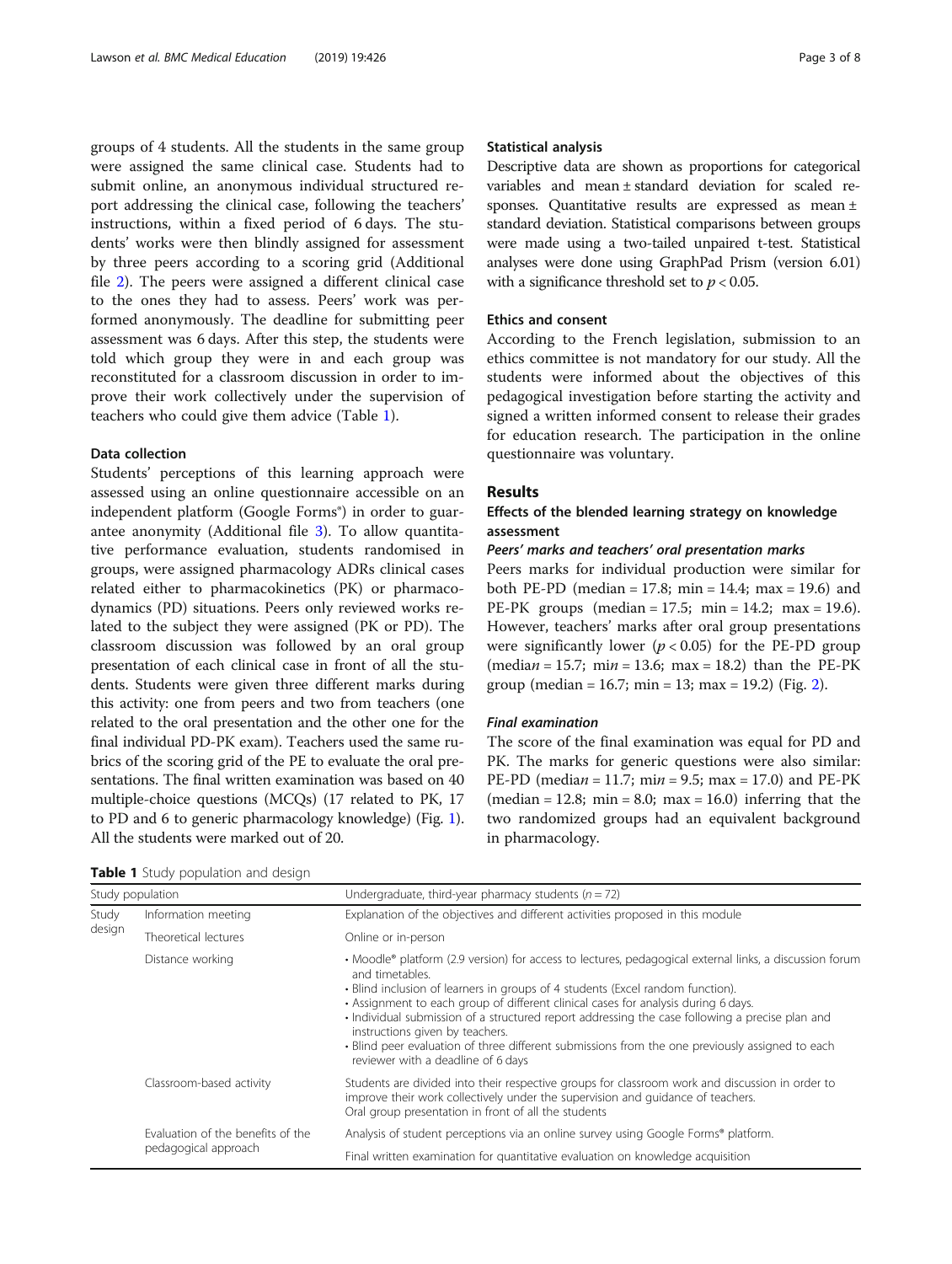<span id="page-3-0"></span>(in-person or online)



**Students** 3rd-year pharmacy (n=72)

**Theoretical lectures** 

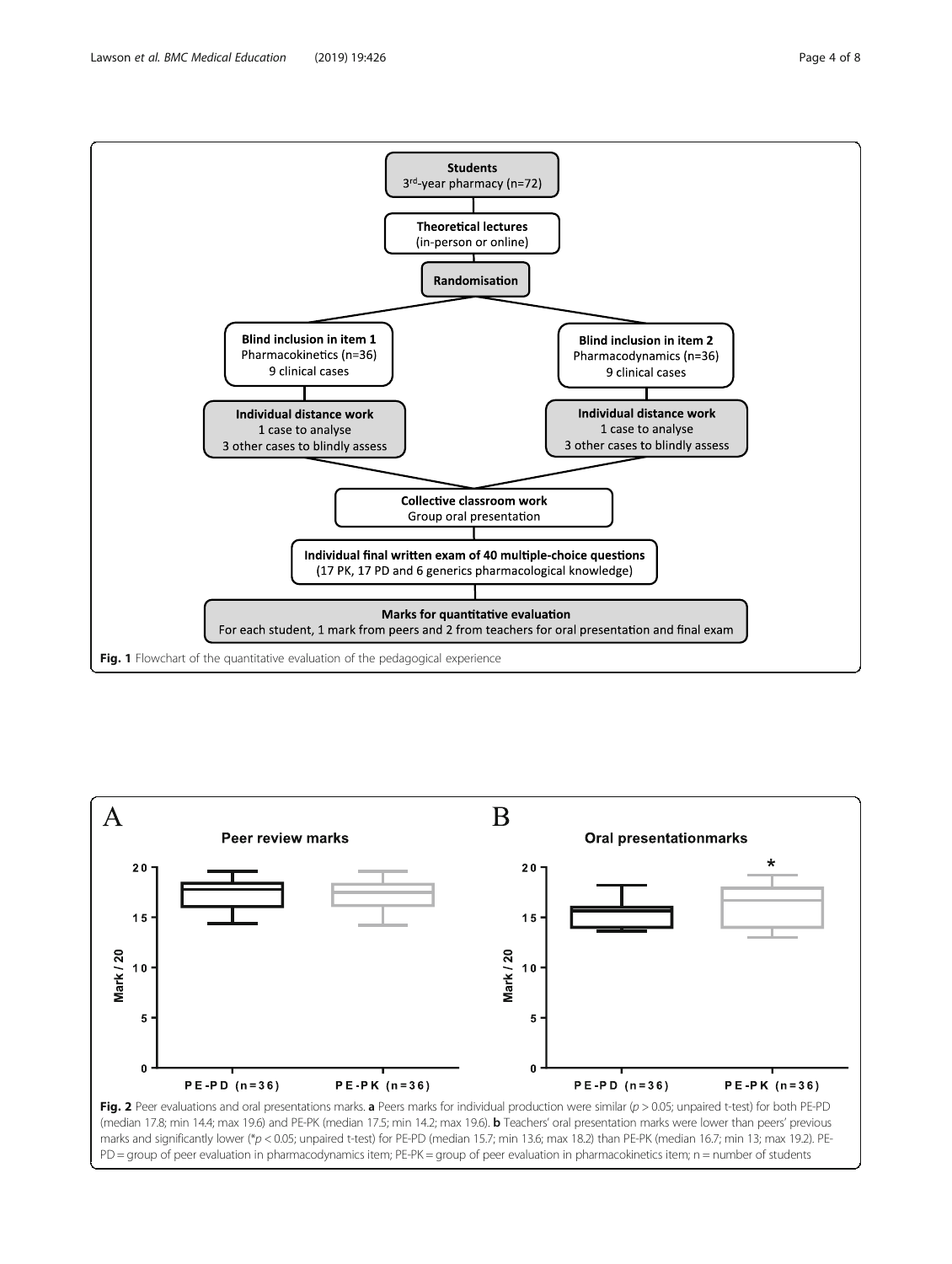The final marks were lower and more discriminatory than the marks given by the peers and for the oral presentations. There was no difference between PE-PD (median = 10.9; min = 8.0; max = 16.1) and PE-PK (median = 11.5; min = 7.7; max = 14.7) marks. PD related multiple choice questions marks were not significantly different for PE-PD (median =  $10.1$ ; min =  $5.6$ ; max =  $16.0$ ) and PE-PK  $(median = 10.0; min = 5.6; max = 14.0)$  groups. Moreover, PK related multiple choice questions scores were not significantly different for PE-PD (median = 12.3; min = 6.9; max = 16.8) and PE-PK (median = 12.6;  $min = 8.5$ ;  $max = 18.4$ ) groups while the marks in PD were lower than those obtained in PK, as previously observed for the oral presentation marks (Fig. 3).

# Peer evaluation based teaching was a new pedagogical experience

PE-based teaching was a totally new approach for the majority of the students. According to the online survey, which was filled in by 94.4% ( $n = 68$ ), only 20.6% ( $n = 14$ ) knew the general principle of PE before starting the training (Table [2\)](#page-5-0). Among the 14 students who knew

about the PE principle, 7 were aware of its use in pedagogy and 2 had already been involved in this approach but only 1 person in the field of pedagogy.

The basic computer skills of the students were adequate but some of them struggled with the IT tools used in this teaching experience (16.2%,  $n = 11$ ). The main problems concerned the upload and download functions of the Moodle® platform. The teachers explanations about the PE principle was judged as being very clear for all the students.

# Learner opinions or criticisms about the course activities

In a scale ranging from 0 to 10, the overall feeling about this activity was ranked  $8.0 \pm 1.0$ . Although the students were very enthusiastic about this teaching experience some of them judged their work as a reviewer to be constraining (22.1%,  $n = 15$ ) and stated that their own knowledge was not sufficient enough to be able to judge their peers' works (33.8%,  $n = 23$ ). The majority stated they were able to review a mean of 4 works with in the due date against 3 assigned in this activity and that it was rewarding to be called upon as a reviewer (55.8%,  $n = 40$ ).



 $n =$  number of students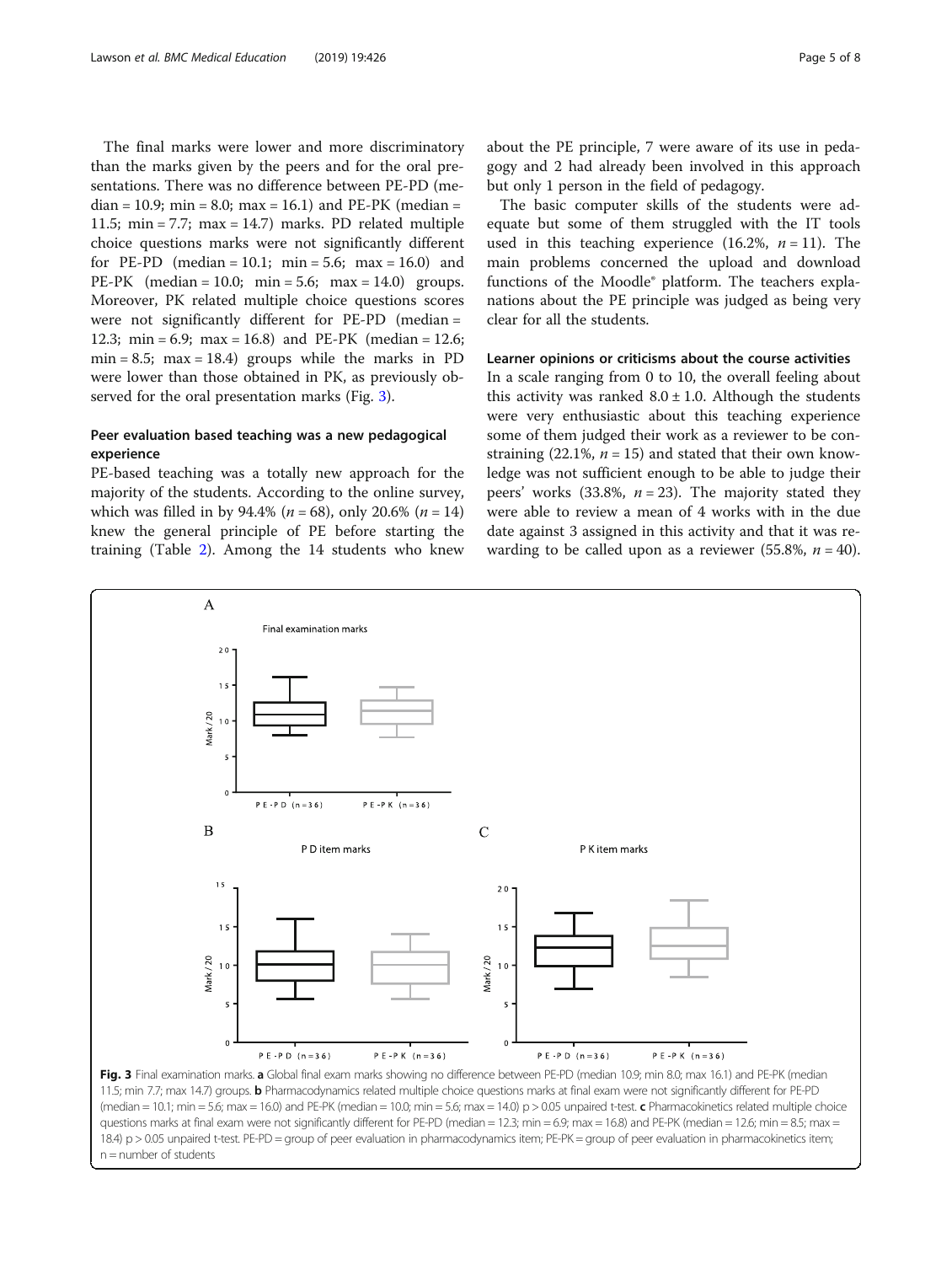<span id="page-5-0"></span>Table 2 Learners knowledge of peer evaluation principles before the training and opinions about resources and course activities

| Items of the questionnaire         | Students (94.4% feedbacks, $n = 68$ under 72)                          |                   |
|------------------------------------|------------------------------------------------------------------------|-------------------|
| Principles of peer evaluation (PE) | knew the general principles                                            | $20.6\%$ (n = 14) |
| Students who                       | knew principles applied to pedagogy                                    | $13.2\%$ (n = 9)  |
|                                    | had pedagogical experience                                             | $1.5\%$ (n = 1)   |
| Learning resources and course      | struggled with IT tools                                                | $16.2\%$ (n = 11) |
| activities<br>Students who         | found instructors explanations prior to the course not clear<br>enough | 0% $(n = 0)$      |
|                                    | found the period of time to produce the work too short                 | $1.5\%$ (n = 1)   |
|                                    | found reviewing work to be constraining                                | $22.1\%$ (n = 15) |
|                                    | found the period of time to review peers works too short               | $2.9\%$ (n = 2)   |
|                                    | found the number of works to review too important                      | $10.3\%$ (n = 7)  |
|                                    | found the scoring grid not well adapted                                | $19.1\% (n = 13)$ |

However, the number of 3 works assigned to peers for evaluation was judged to be too important for 10.3%  $(n = 7)$ . Overall, the classroom collaborative groupworking step was found to be either useful or indispensable for 95.6% ( $n = 65$ ).

#### Student perceptions

This teaching approach contributed in various ways to learning according to the students. The reviewers thought that their evaluation work could not only contribute to their peers learning experience (86.8%,  $n = 59$ ), but also to their own learning  $(91.2\% , n = 65)$ . In addition, peers felt that being evaluated helped to improve their learning experience  $(95.6\%, n = 65)$  (Table 3).

Benefits from this teaching approach were mostly identified as follows: helpful in memorizing knowledge (39.7%,  $n = 27$ ); a better understanding of knowledge (55.9%,  $n = 38$ ); questioning the students own work (64.7%,  $n = 44$ ); acquiring additional knowledge (70.6%,  $n = 48$ ) and critical thinking skills (72.1%,  $n = 49$ ).

# **Discussion**

Pharmacology ADRs and DDI managements are important missions for pharmacists and healthcare professionals in general requiring both general knowledge and analytical skills. According to our survey, students who participated in this pedagogical experience found the combination of blended learning and peer evaluation innovative and were mainly positive about the potential of this approach in learning outcomes. The pedagogical format was also found to enable collaborative and self-directing learning that are

crucial in professional life. In our study, teachers' marks for oral presentation and final examination, which were more discriminatory than the students', revealed potentially more difficulties in learning pharmacodynamics than pharmacokinetics. This observation also evident the variation of marking at different experience levels. According to our quantitative study, selective experience of this approach in PD or PK subjects did not show a significant short-term impact in terms of marks. However, previous studies had demonstrated that blended learning approaches were effective in optimizing student learning and in improving performances in health sciences courses [[13\]](#page-7-0). For example, in a basic PK teaching program, the blended learning approach was found to increase students enthusiasm and commitment [\[14\]](#page-7-0). According to the current literature, the peer evaluation in health professions education contributes positively to enhancing skills to work in multidisciplinary teams, increasing students' confidence and quality of work. However, some studies have pointed out the lack of expertise in making assessments [[15,](#page-7-0) [16\]](#page-7-0). In our experiments, in which only a few students have the concept of peer evaluation, the consistency and reliability of the individual response is somehow a question of personal interpretation of the scoring grid. At this level, peer allocated marks are not discriminatory enough to replace the final exam, which aims to verify knowledge acquisition.

This study was designed to protect against potential biases that could compromise its outcomes. The online survey was accessible anonymously and a randomisation process was used to avoid inclusion bias during the quantitative study evaluating the impact on student

Table 3 Learners perceptions about pedagogical benefits of the training

| Items of the questionnaire |                                                     | Students (94.4% feedbacks, $n = 68$ under 72) |
|----------------------------|-----------------------------------------------------|-----------------------------------------------|
| Reviewers thought that     | their work improved their peers learning experience | $86.8\%$ (n = 59)                             |
|                            | their work improved their own learning experience   | $91.2\%$ (n = 62)                             |
| Peers thought that         | reviewers improved their own learning experience    | $95.6\%$ (n = 65)                             |
|                            |                                                     |                                               |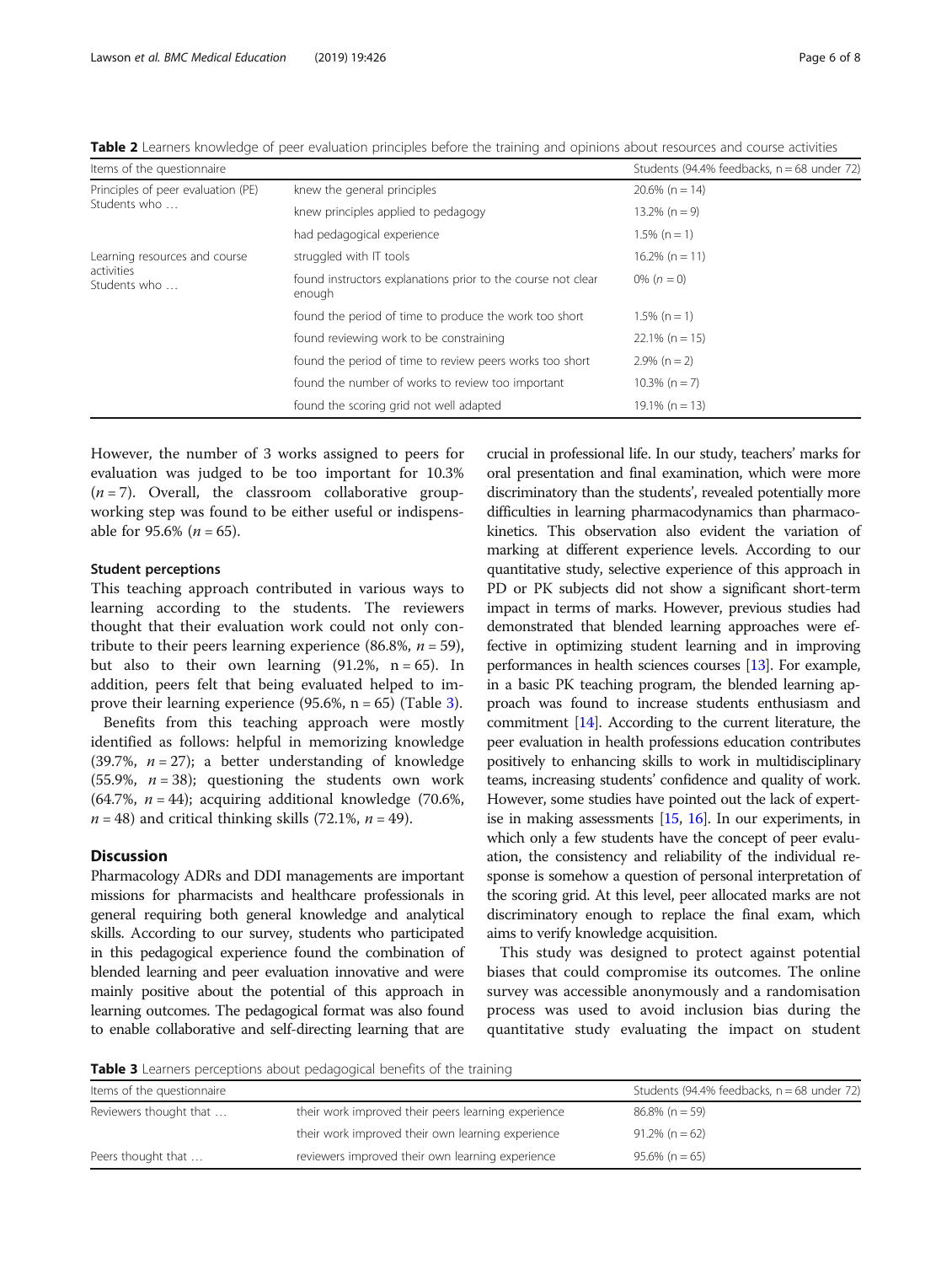<span id="page-6-0"></span>performance. Six generic questions introduced into the final MCQ exam showed that the two randomized groups (PE-PD and PE-PK) had an equivalent background in pharmacology.

Despite the methodology used for this study, there are a few limitations to take into account. The use of a scoring grid was supposed to direct student performance by improving self-efficacy. However, largest gains are often found after longer or larger interventions [\[17\]](#page-7-0). The fact that the pedagogical format was new, could possibly underestimate the potential impact on the study outcomes. Due to the anonymous survey, we were not also able to analyse relation to performance for students that were more positive on the impact of the blended strategy to see whether they perform better or overestimate themselves.

# Conclusions

Our study provides the potential benefits of a blended learning strategy in the field of DDI teaching at undergraduate pharmacy studies level mainly based on the students' perceptions. The short-term quantitative effects were probably moderated because this pedagogical approach was new to our study population.

# Supplementary information

Supplementary information accompanies this paper at [https://doi.org/10.](https://doi.org/10.1186/s12909-019-1867-5) [1186/s12909-019-1867-5.](https://doi.org/10.1186/s12909-019-1867-5)

Additional file 1. Examples of clinical cases. Two typical clinical cases related to pharmacokinetics and pharmacodynamics topics addressed by students during this training are presented.

Additional file 2. Scoring grid (implemented in Moodle® platform). From this grid, peer evaluation mark obtained from each student under a total of 32 points and then reported under 20. PE-mark =  $[\Sigma]$  (item mark\* weight) \* 20]/32

Additional file 3. Online survey. Items of the survey completed by students after the training to evaluate relevance and usefulness of the blended learning and peer review approach in teaching drug-drug interactions.

#### Abbreviations

ADR: Adverse drug reaction; DDI: Drug-Drug Interaction; MCQ: Multi-Choice Question; PD: Pharmacodynamics; PE: Peer Evaluation; PK: Pharmacokinetics

#### Acknowledgements

The authors would like to thank Pr Matthieu Chatras (vice chair of the University of Limoges in charge of numeric pedagogical approach), the region Nouvelle Aquitaine, the University of Limoges, all the students, the staff of the Inserm unit U1248 for supporting the project and made it possible.

#### Authors' contributions

R.L., H.G., S.B. and N.P. designed the study, were involved in planning and supervised the work. R.L. and N.P. performed analysis, drafted the manuscript and designed the Figs. H.G., S.B., C.P., C.F., M-L.L., J.M., J-J.M. aided in interpreting the results and worked on the manuscript, R.L. wrote the paper with input from all authors, who have read and approved the final manuscript.

#### Funding

The region Nouvelle Aquitaine and the University of Limoges support this work. These sponsors had no influence on the study design, the collection, analysis or interpretation of data, on the writing of the manuscript or on the decision to submit it for publication.

# Availability of data and materials

The datasets used and/or analysed during this study are available from the corresponding author on reasonable request.

#### Ethics approval and consent to participate

Referring to the French legislation (law n° 78–17 of 6 January 1978 relating to data processing, files and freedoms), submission to an ethics committee is not mandatory for research conducted on the effectiveness of curricula or classroom management methods with survey procedures. However, all the students were informed about the objectives of this pedagogical investigation before starting the activity and signed a written informed consent to release their grades for medical education research. The participation in the online questionnaire was voluntary.

#### Consent for publication

Not applicable.

#### Competing interests

There are no competing interests to declare.

#### Author details

<sup>1</sup>Département de pharmacologie, Univ. Limoges, Faculté de Pharmacie Inserm U1248, F-87000 Limoges, France. <sup>2</sup> Faculté de Pharmacie, Université de Limoges, 2 rue du Dr Marcland, 87025 Limoges, France. <sup>3</sup>CHU Limoges, Centre régional de pharmacovigilance, de pharmaco-épidémiologie et d'information sur les médicaments, F-87000 Limoges, France. <sup>4</sup>Service commun d'ingénierie pédagogique (UL Community), University of Limoges, F-87000 Limoges, France. <sup>5</sup>Département de chimie organique et thérapeutique, , Faculté de Pharmacie, University of Limoges, F-87000 Limoges, France. <sup>6</sup>Département de pharmacologie, Faculté de Médecine University of Limoges, F-87000 Limoges, France. <sup>7</sup> Département Universitaire d'Enseignement Numérique en Santé (DUENES), Faculté de Médecine, University of Limoges, F-87000 Limoges, France.

### Received: 8 April 2019 Accepted: 5 November 2019 Published online: 19 November 2019

#### References

- 1. Lazarou J, Pomeranz BH, Corey PN. Incidence of adverse drug reactions in hospitalized patients: a meta-analysis of prospective studies. JAMA. 15 avr 1998;279(15):1200–5.
- 2. Hartman J, Härmark L, Puijenbroek E van. A global view of undergraduate education in pharmacovigilance. Eur J Clin Pharmacol. 1 juill 2017;73(7):891–9.
- 3. Pharmacovigilance Practice: The Current Challenges and the Gaps in the Medical Students' Curriculum - ScopeMed.org - Deposit for Medical Articles [Internet]. [cité 17 juill 2018]. Disponible sur: [http://www.scopemed.org/?jft=](http://www.scopemed.org/?jft=19&ft=19-1451398094) [19&ft=19-1451398094](http://www.scopemed.org/?jft=19&ft=19-1451398094)
- 4. Reumerman M, Tichelaar J, Piersma B, Richir MC, van Agtmael MA. Urgent need to modernize pharmacovigilance education in healthcare curricula: review of the literature. Eur J Clin Pharmacol. 20 juin 2018;
- 5. Graham CR. Emerging Practice and Research in Blended Learning [Internet]. Routledge Handbooks Online; 2012 [cité 10 juill 2018]. Disponible sur: <https://www.routledgehandbooks.com/doi/10.4324/9780203803738.ch21>
- 6. The role of blended learning in the clinical education of healthcare students: a systematic review. - PubMed - NCBI [Internet]. [cité 17 juill 2018]. Disponible sur: <https://www.ncbi.nlm.nih.gov/pubmed/22455712>
- 7. Burnham JC. The evolution of editorial peer review. JAMA. 9 mars 1990; 263(10):1323–9.
- 8. Spier R. The history of the peer-review process. Trends Biotechnol août. 2002;20(8):357–8.
- 9. Thomas A, Menon A, Boruff J, Rodriguez AM, Ahmed S. Applications of social constructivist learning theories in knowledge translation for healthcare professionals: a scoping review. Implement Sci IS. 6 mai 2014;9:54.
- 10. Topping KJ. Peer Assessment. Theory Pract. 1 janv 2009;48(1):20–7.
- 11. Ramsey PG, Wenrich MD, Carline JD, Inui TS, Larson EB, LoGerfo JP. Use of peer ratings to evaluate physician performance. JAMA. 7 avr 1993;269(13): 1655–60.